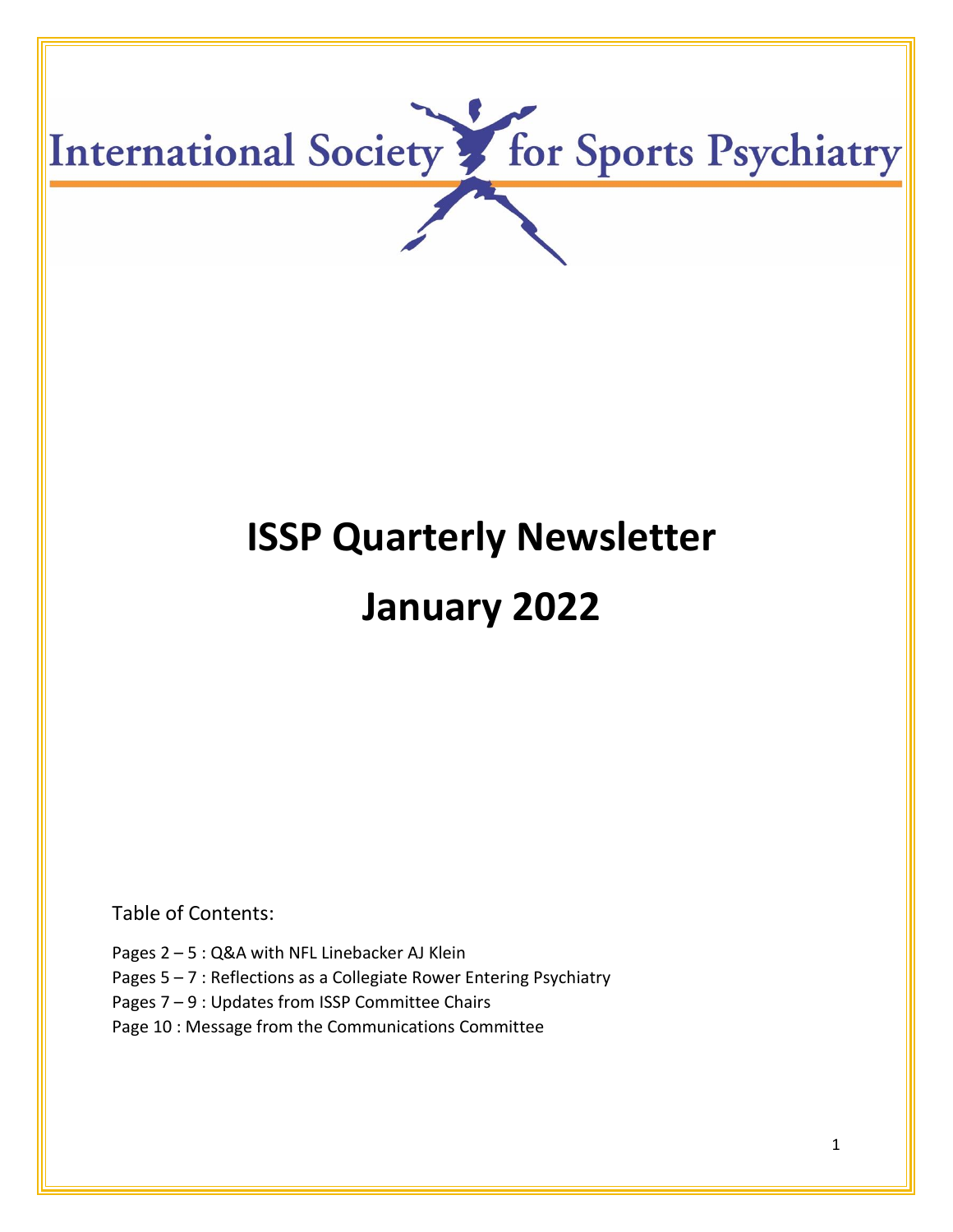# Q&A with NFL Linebacker AJ Klein

By: Austin Kayser, MS4, University of Wisconsin School of Medicine and Public Health

As a 4th year medical student at the University of Wisconsin-Madison School of Medicine and Public Health, I had the opportunity to sit down and talk with NFL linebacker AJ Klein of the Buffalo Bills. We talk about mental health in the NFL, stigma, recent high-profile cases of athletes sitting out for mental health reasons, and the value of therapy, amongst other topics.

# **Talking about mental health can be challenging for athletes and non-athletes alike. What made you want to sit down and talk about this?**

There are these recent current events of high-profile athletes stepping away or being open about mental health struggles – Michael Phelps' documentary The Weight of Gold, Simone Byles, Naomi Osaka and Hayden Hurst sharing his story. People are starting to realize that athletes are humans too and that we have some of the same struggles that everyone has.

In the NFL you see the tragedies of mental health. Every year there are incidents that maybe wouldn't have happened if guys felt comfortable talking about their emotions and feelings. Guys are getting assault charges. There's DUIs and addiction. How much of that stems from mental health and how much of it is just mistakes, I don't know. But I think much of it stems from things they are going through that no one really knows about.

# **Do you have any fears or reservations talking about mental health as an NFL player who is in the public light?**



Copyright: 2020.Associated Press. All Rights Reserved

No, not really. This past year was hell for me. And not only this past year; I've been through traumatic events since I've been in the NFL that have affected not only who I am as a person but also my play on the field. I don't have any reservations, though, because if anything positive can be taken from my story that's great. I lose nothing by being open and want to be someone who can share my experiences.

# **The NFL has said that they are committed to prioritizing and destigmatizing mental health. What stigma do you think still exists in the league and how is that changing?**

The hardest part is that stigma that we always have these "big tough, manly men". For as long as I have been playing the game its been, "Toughen up. Don't cry. Get up and dust yourself off". Struggling with mental health can be perceived by some as a sign of weakness. You worry that people might wonder, "Can this guy still perform on gamedays?".

With all of this stigma we internalize an idea that we shouldn't care about our mental health. We don't address things but rather just continually stick them in our back pockets. The next thing you know, you're carrying a bag of bricks in your back pocket that is dragging you down.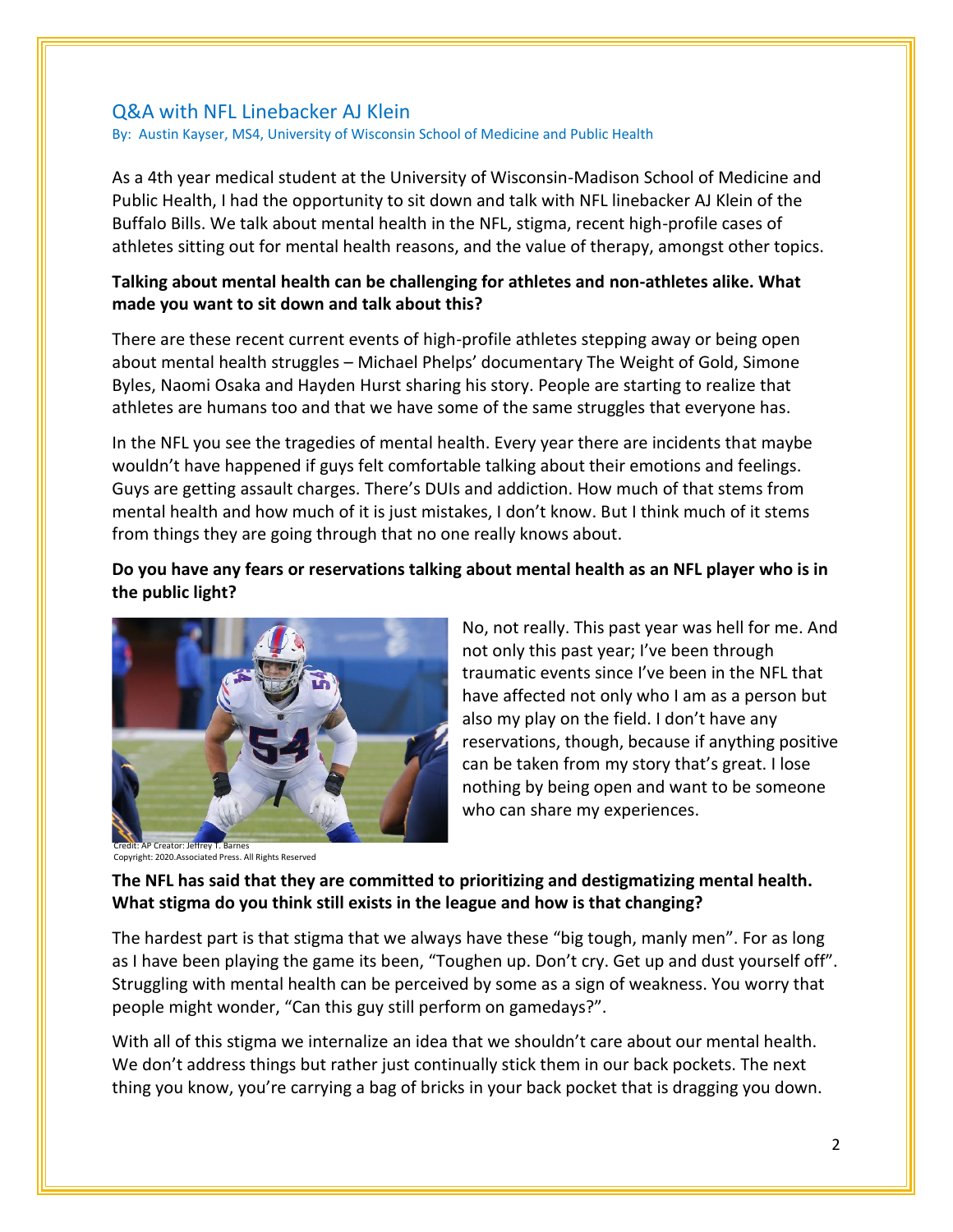Whether it's personal challenges, relationship issues or prior trauma, we put all that on the backburner because we're more worried about doing our job than we are about our own wellbeing.

There is nothing wrong with being vulnerable. I think it is more manly to show your emotions instead of always trying to be stoic. It shows realness and authenticity. It shows courage and strength. It shows that you are human.

# **What about the perception from the public?**

That can be hard too. Even some of the negative responses we saw to Simone Byles pulling out of the Olympics was disappointing. I get that the Olympics mean a lot to people but at the end of the day she is human.

Some fans often don't see us that way. They see us as performers who only have entertainment value and are just commodities that might mess up their fantasy football teams. Even if fans knew some of the personal struggles that are discussed in house or with our sports psychiatrists, I still think there would be some in the public who would react negatively. They say things like, "Oh that guy is a wuss. How could he possibly have that much money and still be sad? I guess that's why he's been dropping so many balls lately". People still react much differently if you sit out a game because of a mental health injury compared to if it were a leg injury.

**It's interesting the way we often divide the body and mind as if they are separate things. We tend to view physical injuries as being worthy of rehabilitation and attention while mental health injuries are thought to be a person's moral failure and own responsibility to 'get themselves together".**

Exactly. A mental health injury doesn't show up on a CAT scan or MRI. There is no cast for depression or wheelchair for anxiety.

# **Talk about your own experiences with mental health during your time in the NFL.**

One of my biggest challenges was during the offseason after we lost the Super Bowl in 2015 with the Carolina Panthers. The highs of that season were met with some of the most devastating lows that I've ever experienced. The loss was bad enough, but I was also having some significant relationship struggles. On top of that my dad was diagnosed with cancer and I felt like I was too far away from family to know how he was doing with treatment.

My body hurt. I felt depressed as all hell and sunk into a really dark place. My thoughts were off and I was irritable and angry. I wasn't a fun person to be around. I'm not sure I quite got to thinking about suicide but there was definitely a time when I was thinking "What am I even worth anymore? Why do I play football?". But I didn't talk about these things with anyone, I just kept stuffing them in my back pocket. It was hard because at times I felt like I was being selfish thinking about how I was doing while my dad was going through cancer treatment. But at the same time, I didn't feel like I had anyone checking in with me about how I was doing.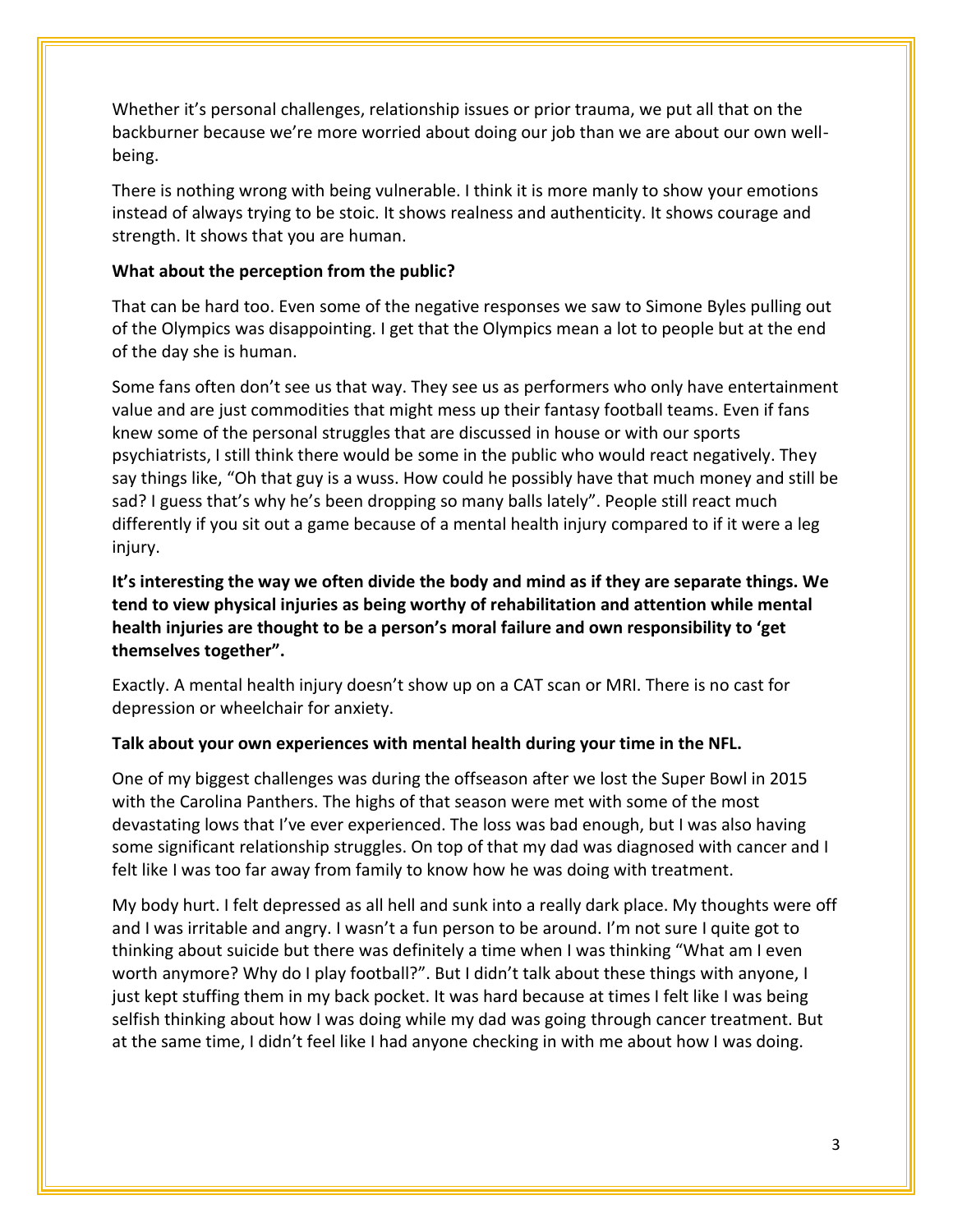This past year was also tough for me. I showed up to camp at a weight that I hadn't been at since high school because I hadn't been eating or sleeping. My body was physically reacting to all of the stress and anxiety I was experiencing.

**I'm curious about this idea of putting things in our back pockets until they get too big. In a high-intensity career like professional sports, does that sometimes function as a double-edge sword – distracting from the struggles in a good way but also meaning things might not get addressed?**

For sure. I used football as a distraction. There were times during that Super Bowl run that were awesome and so in many ways it worked as a distraction. But distracting myself completely from my mental health wasn't what I needed.

## **How were you able to cope with these situations?**

Its tough because we're used to overcoming physical adversity. We play through pain. When I had surgeries on my groin and shoulder I was always on a path to rehabilitation and getting better. With mental health there is this sense that "I should just get over this myself".

After the Super Bowl loss, I don't remember anything specifically I did to get myself out of feeling like that. I didn't have football as a distraction. I just kind of hit this rock bottom and waited until I could start training again for the upcoming season. I've realized now that if I'm not actively working on something I don't function well. I need a goal set in front of me.

When I was in my darkest spots it was mostly trying to be around friends. Not the kind of people who when you go home only want to talk about football. But those friends who know there is more to me as a human being than the fact that I play football for a living. Those friends who know that's not what defines me as an individual.

This past year, only my linebackers coach, head coach and general manager knew what I was going through. It was scary to break down in tears in front of them about how things were affecting me emotionally and physically. Fortunately, they reacted in a way where they told me to take care of myself and my family and that they were there for there for me in whatever way I needed. I am very grateful for that because I'm not so sure other places around the league would have reacted the same way.

## **What role has therapy played in your life?**

I spent more time on the phone with my therapist than I probably ever will again this last year. It helped to de-clutter and calm my mind. I have supportive friends and family, but sometimes it really helps to hear things from a professional who is this objective, third-party who doesn't have any skin in the game other than helping me. I was getting bombarded with football expectations, relationship problems and other stress. My therapist helped me realize how much I was holding in that I just needed to get out. And once I got those things out, not only did I feel a release mentally but even physically. I always slept the best after talking with my therapist.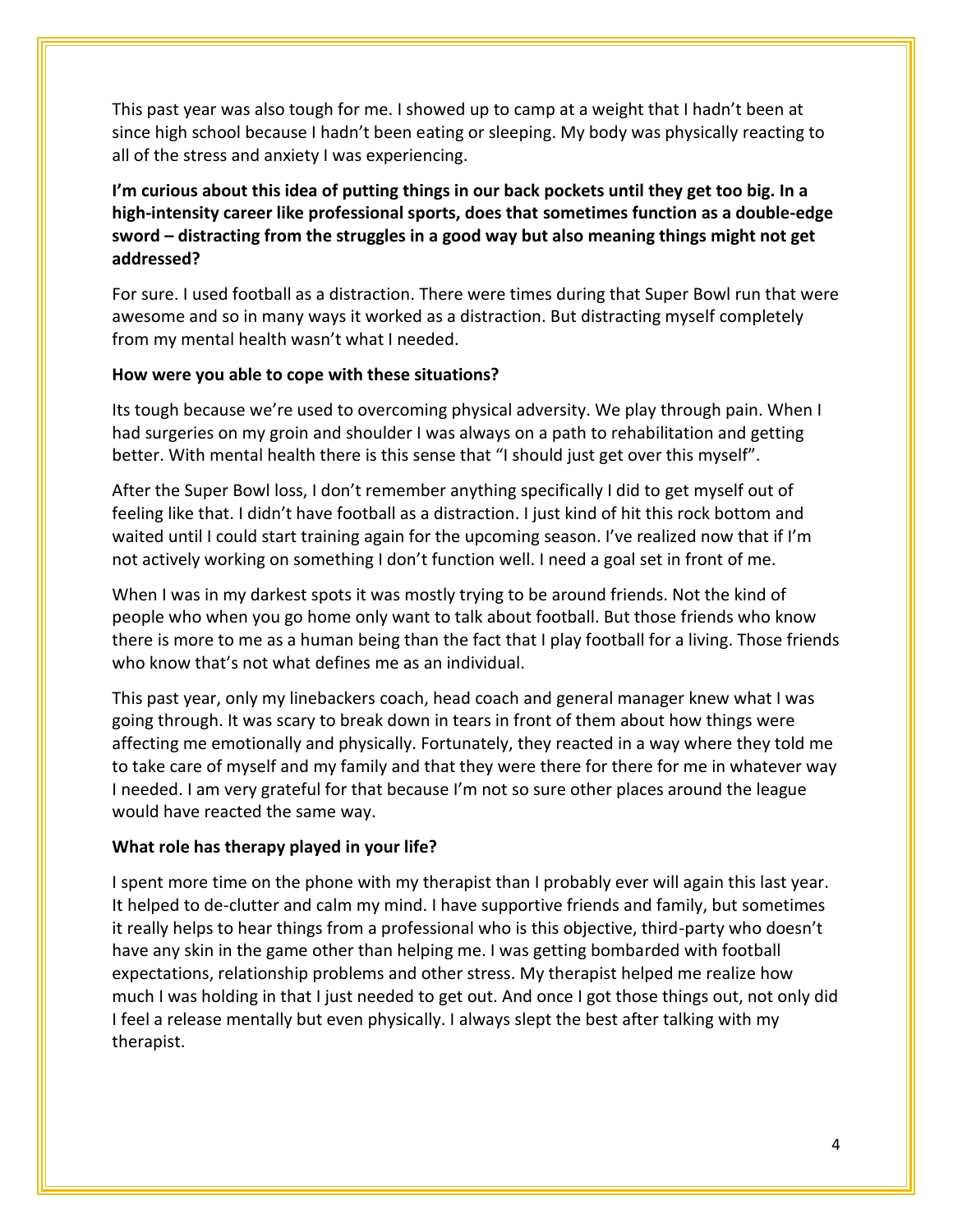### **What resources are available to NFL players regarding mental health?**

Recently the NFL made changes to require a licensed mental health professional on every team. Through the NFL Players Association we have mental health counseling that players and their family can use. There's also this app we have that has a whole section on mental health; tools for improving mental health, stories from guys around the league, and information on things like diet, sleep, and stress.

# **What resources or support do you think would be helpful for NFL players?**

I recently listened to former NFL player Brandon Marshall's podcast, 'I am Athlete'. There's an episode about the importance of checking in with teammates to make sure they are alright. You'd like to see more of things like that. Small groups where we could sit down for 15 minutes and talk about this stuff. You don't always know what's going on in your teammates lives and being able to get that off our chests and address those things would be great.

The hard part would be getting buy-in from the players for something like that. The moment something is mandatory in an NFL locker room, nobody cares about it. It would have to be an unforced, safe environment for guys to be able to share like that.

# **What are your hopes for the conversation around mental health in the NFL moving forward?**

The league's reaction but even more so the players' reaction to Hayden Hurst's story was really encouraging. I hope that sets a good trend moving forward. Exactly like Hayden did, this conversation must be player driven. We can't wait for the NFL to take the lead on mental health because they aren't going to unless we push for it.

Moving forward I hope we can rally around and support guys who share their stories about what it's like to struggle with mental health as NFL players. That vulnerability and courage, like we talked about earlier, creates an environment where more guys can come forward.

Other NFL players know we are human. We know that. But we want fans to know that too. Sharing our stories helps them see us in that vulnerable light where they can recognize that we are humans struggling and overcoming the same mental health challenges that we all face.

# Reflections as a Collegiate Rower Entering Psychiatry

By: Fan-Jean Lui, MS4, University of Wisconsin School of Medicine and Public Health

I participated in Division III Women's rowing when I was in college. With no prior rowing experience, I joined the team my freshman year as a novice rower. I left the team at the end of my sophomore year, then rejoined in the last semester of my senior year. I loved being on the water and the feeling of synchronizing my moves with my boatmates to achieve a common goal. However, being a collegiate rower also came with its own challenges. Now I am a fourthyear medical student going into psychiatry. After taking an elective on sports psychiatry, I gained more insight into my experience as a collegiate rower and the personal hurdles I had to overcome.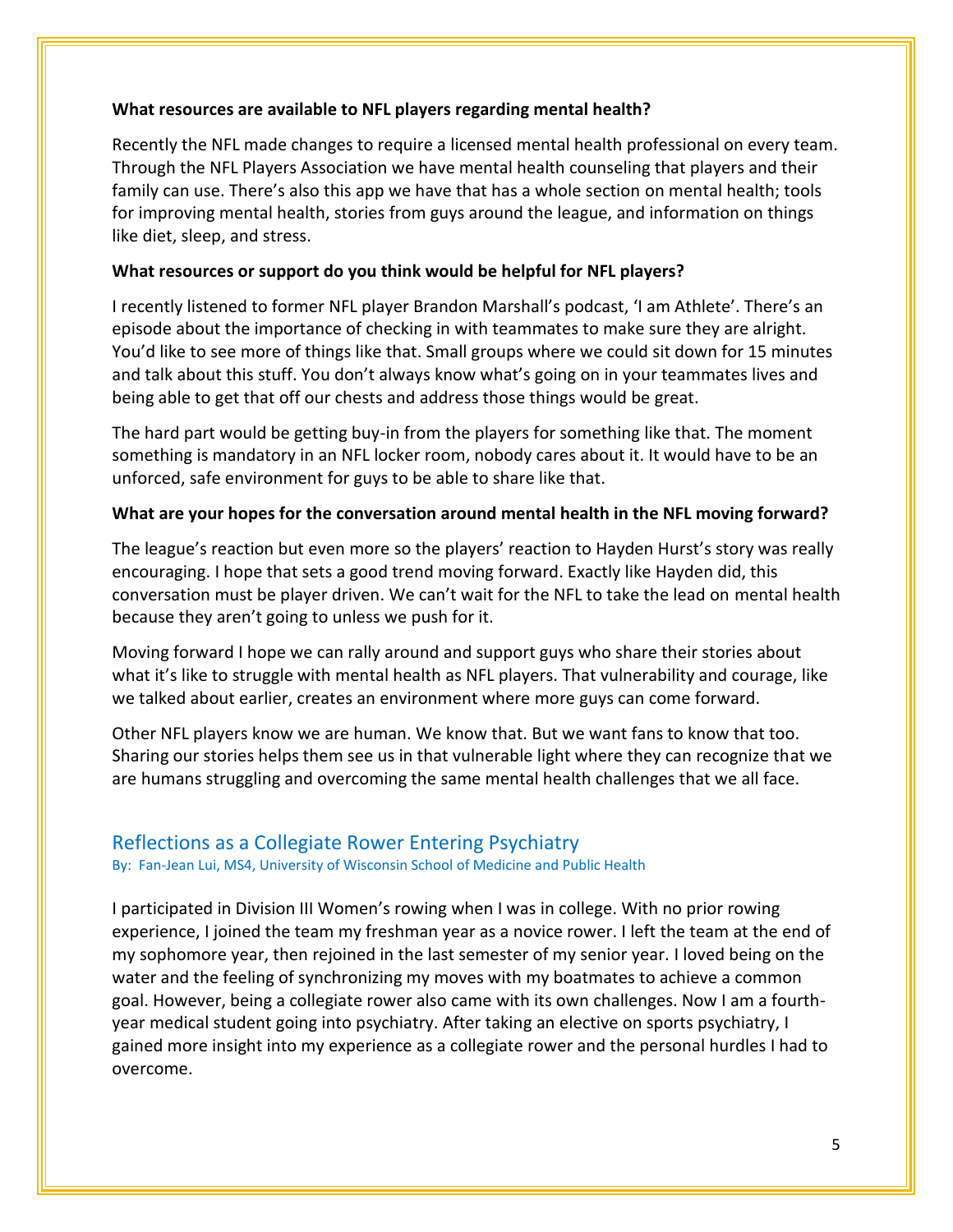Traditionally, rowers practice in the early mornings before the break of dawn. For six days a week, I would wake up at 5 am, and then gather at a central location on campus to carpool to the boat house near campus by 5:30 am. The practice would end at 8 am, with barely enough time for me to shower, change, grab breakfast, and gather my bag for my 8:30 am science classes. In addition to morning practices, we had afternoon exercises and weekend races. Rowing was also a year-round obligation, so we would have a full practice schedule for most of the academic year. There were many mornings when I didn't feel well enough to go to practice. However, I would force myself to go because my absence would mean the boat wouldn't be full and my boatmates would not be able to practice on the water.

Collegiate rowing can be very stress-induing. Competition within the sport was fierce, even being in "just" Division III. While we bonded as teammates and shared countless hours together through grueling drills, we were also each other's competition as our boating and seating assignments were tied to our performance in practice. Those positions changed frequently, and every change was a marker on how we were doing relative to our teammates at the time. Our 2000-meter erg times and our weight were posted on the wall of the erg room to be seen by everyone. We couldn't help but compare ourselves against each other constantly.

Many rowers take pride in their mental and physical toughness. We would brag about our morning routines and show up to classes in our rowing jacket like it was our badge of honor. However, that pride was also a double-edged



sword. By the end of my sophomore year, I was struggling with my classes and feeling fatigued and irritable. I attributed my symptoms as being too faint-hearted for the sport and I just didn't have what it would take to excel. When I realized I wasn't as "tough" as I thought a rower should be, my pride turned into shame and eroded my confidence.

After finishing the final race of my sophomore year during finals week, I decided to take a break from rowing. When I mustered up the courage to have a conversation with my coach about my desire to leave, she just nodded knowingly and told me that I could come back anytime if I were to change my mind. I thought her nod could be from her acknowledging my suffering or be from her own experience of seeing so many rowers burning out in the end. Indeed, rowing is one of the sports with a relatively high risk of depression coming just behind track and field and cheerleading.<sup>1</sup>

Despite the high prevalence of depression among rowers and other athletes alike, wellness was never prioritized when I was on the team. Athletes have unique challenges and a stressful, competitive lifestyle that can lead to new mental health struggles. However, collegiate athletes are less likely to seek mental health care compared to non-athlete peers. Lack of mental health literacy, busy schedules, and a perceived public and personal stigma all contribute to the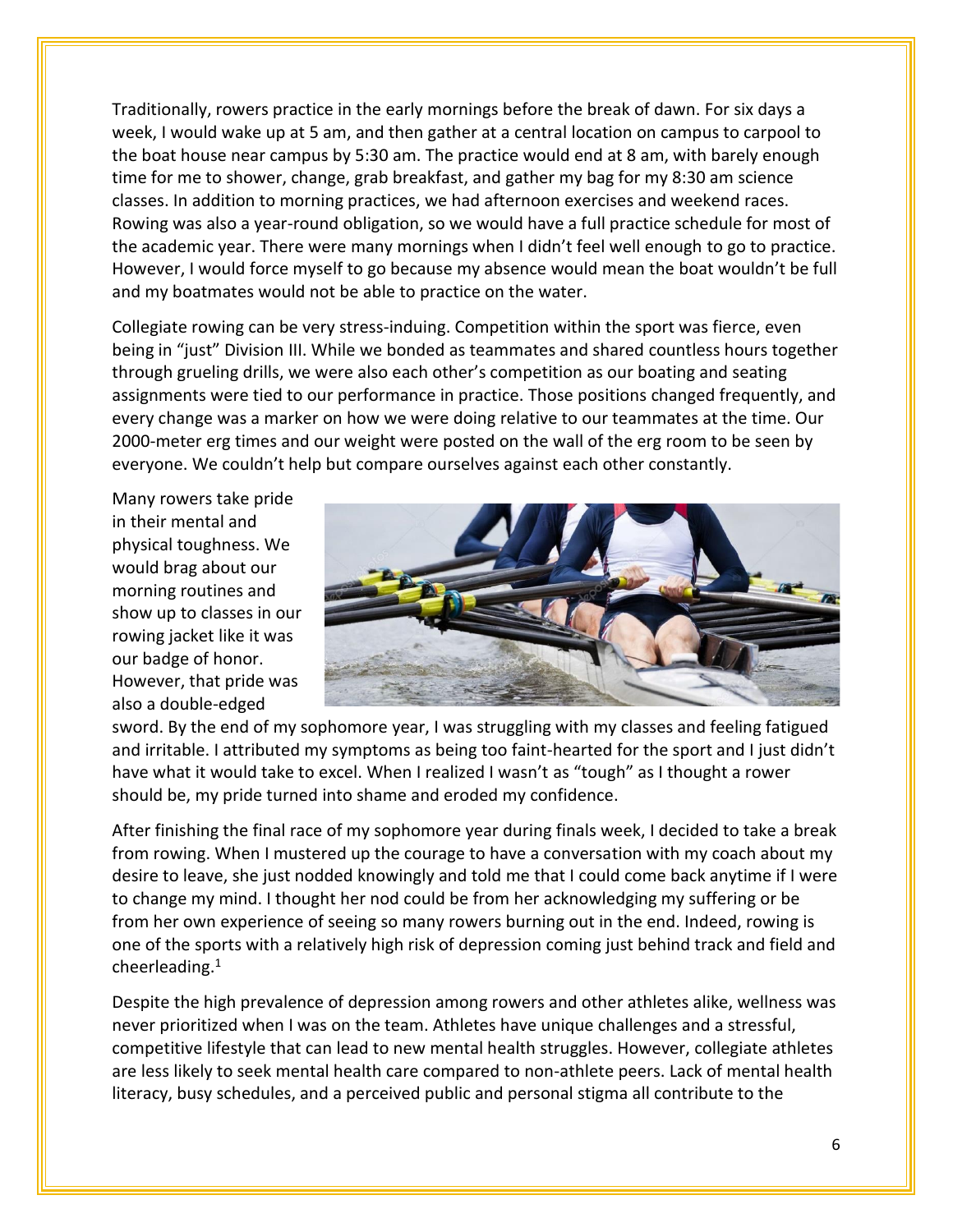reluctance of seeking mental health treatment.<sup>1</sup> These were also the same reasons why I didn't think to seek mental health support during my sophomore year.

Quitting rowing was the key to improving my mental health at the time, but it was a very difficult decision to make. I felt like a major part of my identity was ripped away as I no longer could call myself a collegiate athlete. It took a few months to finally feel at peace with my decision. On one fall evening during my junior year, I had a sudden realization of how much better I was feeling. It felt as if a heavy weight was lifted off my shoulders and the fogginess of my surroundings finally cleared. While I lamented the loss of my role as an athlete, I learned that my mental wellbeing was worth so much more.

For the next year and a half, I continued to have a busy schedule juggling academics, research, and other extracurriculars. It wasn't until the spring semester of my senior when I learned about my school's free counseling service. Therapy taught me to put more focus on personal wellness and utilize strategies to manage my schedule more effectively. I also realized how much I missed rowing and the team camaraderie. I rejoined the team during the last semester of my senior year and focused on enjoying the sport instead of getting caught in the competitive aspect of it. Rowing's routine and team community enriched my life and gave me a newfound confidence towards the end of my college career.

*Fan-Jean Liu is fourth year a medical student at University of Wisconsin School of Medicine and Public Health* 

#### References:

1. Wolanin A, Hong E, Marks D, Panchoo K, Gross M. Prevalence of clinically elevated depressive symptoms in college athletes and differences by gender and sport. Br J Sports Med. 2016 Feb;50(3):167-71. doi: 10.1136/bjsports-2015-095756. PMID: 26782764.

2. Castaldelli-Maia JM, Gallinaro JGME, Falcão RS, Gouttebarge V, Hitchcock ME, Hainline B, Reardon CL, Stull T. Mental health symptoms and disorders in elite athletes: a systematic review on cultural influencers and barriers to athletes seeking treatment. Br J Sports Med. 2019 Jun;53(11):707-721. doi: 10.1136/bjsports-2019-100710. Epub 2019 May 15. PMID: 31092400.

#### ISSP Education Committee Update

By: Claudia Reardon, MD, Committee Chair [\(clreardon@wisc.edu\)](mailto:clreardon@wisc.edu)

*A word on history*: In May 2018, the International Society for Sports Psychiatry (ISSP) released its portable, didactic sports psychiatry curriculum. It was developed by members of the ISSP Education Committee and designed for use by trainees across many levels looking for additional educational opportunities in sports psychiatry. Thereafter, several ISSP members who are practicing psychiatrists asked about the possibility of completing the curriculum in order to obtain a certificate in acknowledgement of additional training in sports psychiatry. The ISSP Education Committee thus explored this possibility, and as of February 2019, the ISSP has been offering a program for obtaining a "Certificate of Additional Training in Sports Psychiatry" centered around the curriculum developed in 2018 (and updated in 2020).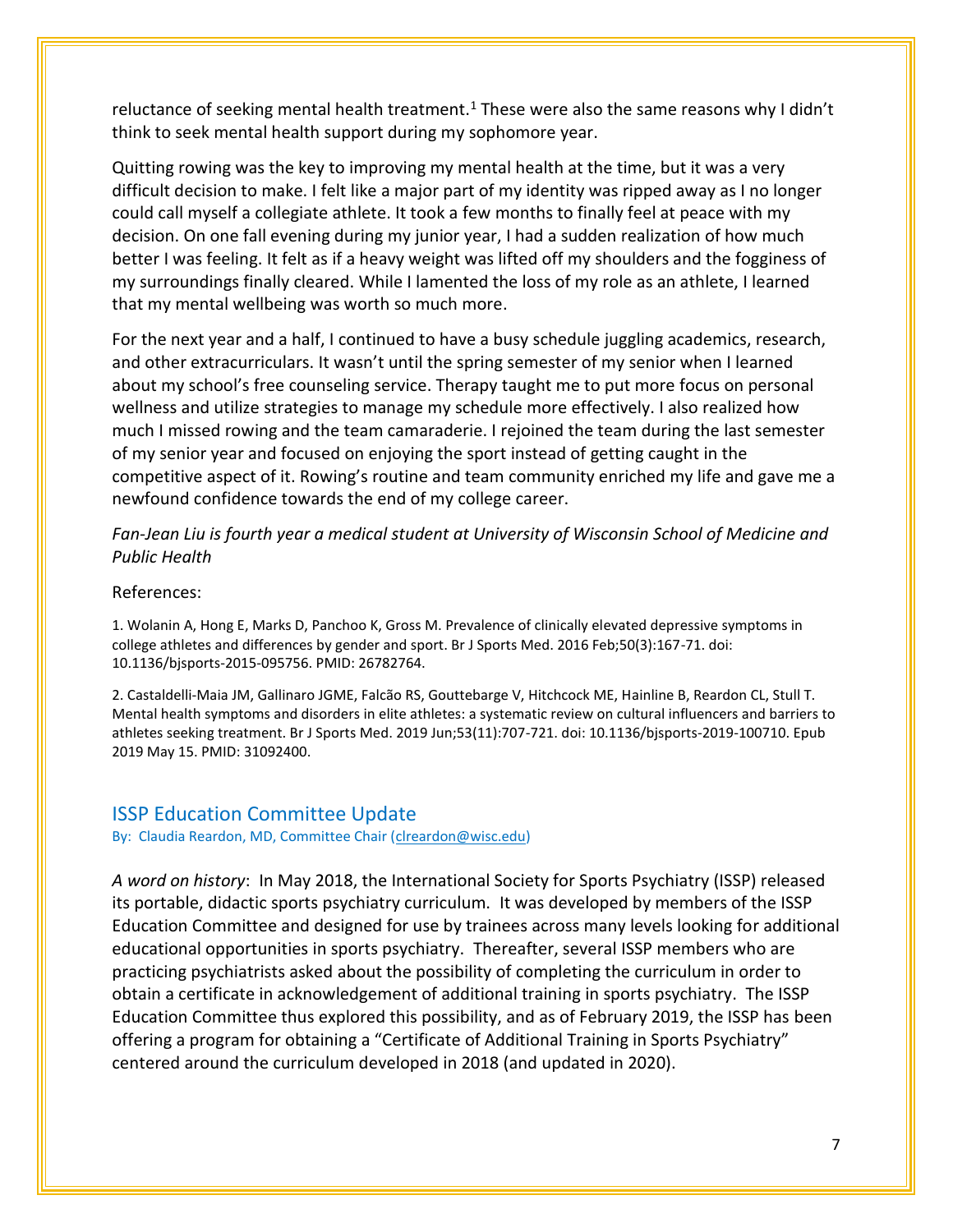*Status of the program*: Since its inception, the ISSP has awarded 48 Certificates of Additional Training in Sports Psychiatry.

*What you can do*: If you are interested in completing the curriculum and/or applying for a Certificate of Additional Training in Sports Psychiatry, check out these websites:

- Curriculum: https://www.sportspsychiatry.org/Curriculum
- Certificate: <https://www.sportspsychiatry.org/page-18106>

If you are a highly experienced sports psychiatrist interested in obtaining a Certificate, you may be eligible for our "Experienced Sports Psychiatrist Certification Program", in which you may receive the Certificate without undertaking the detailed training otherwise required. Among the other requirements for this pathway, the professional experience requirement is as follows: *ten years or more of extensive clinical experience with at least 20% of full time (i.e., one workday per week) on average dedicated to the care of athletes, coaches, and/or teams. Less than ten years of total experience is acceptable as long as the total sports experience adds up to or exceeds two full years (i.e., 25% time over 8 years, 33% time over six years, 50% time over 4 years, etc.).* Email Dr. Reardon for further information if interested.

# **Outreach Committee & Membership Committee**

*Chairs: Cindy Miller Aron, LCSW, Dr. David Harel (Outreach) and Dr. Vuong Vu (Membership)*

The Outreach and Membership committees have been actively involved in looking at ways to expand the ISSP's presence in the world of athletics and have begun talks regarding future partnerships. Eric Morse is in conversation with JCSMS (Joint Commission on Sports Medicine and Science, Carla and I had a promising initial conversation with Carly Day who is the organizational liaison for AMSSM (American Medical Society of Sports Medicine) and Cindy had a promising initial conversation with Jamie Houle, Organizational liaison for CCSPA (Clinical and Counseling Sports Psychology Association).

We will be following up with all of these in early 2022 to hopefully get actionable items.

## **Scientific Committee**

*Chair: Dr. Alan Currie*

#### **Scientific symposia**

The ISSP Scientific Committee aims to organize scientific symposia twice per year with short presentations of around 5-6 items of new research. These are an opportunity for new researchers to showcase their work, perhaps in anticipation of publication. For 2022 it is intended to supplement these sessions with updates on specific topics conducted by experts in those areas. These topics are still being discussed so if you have an idea and some speakers in mind then do let us know.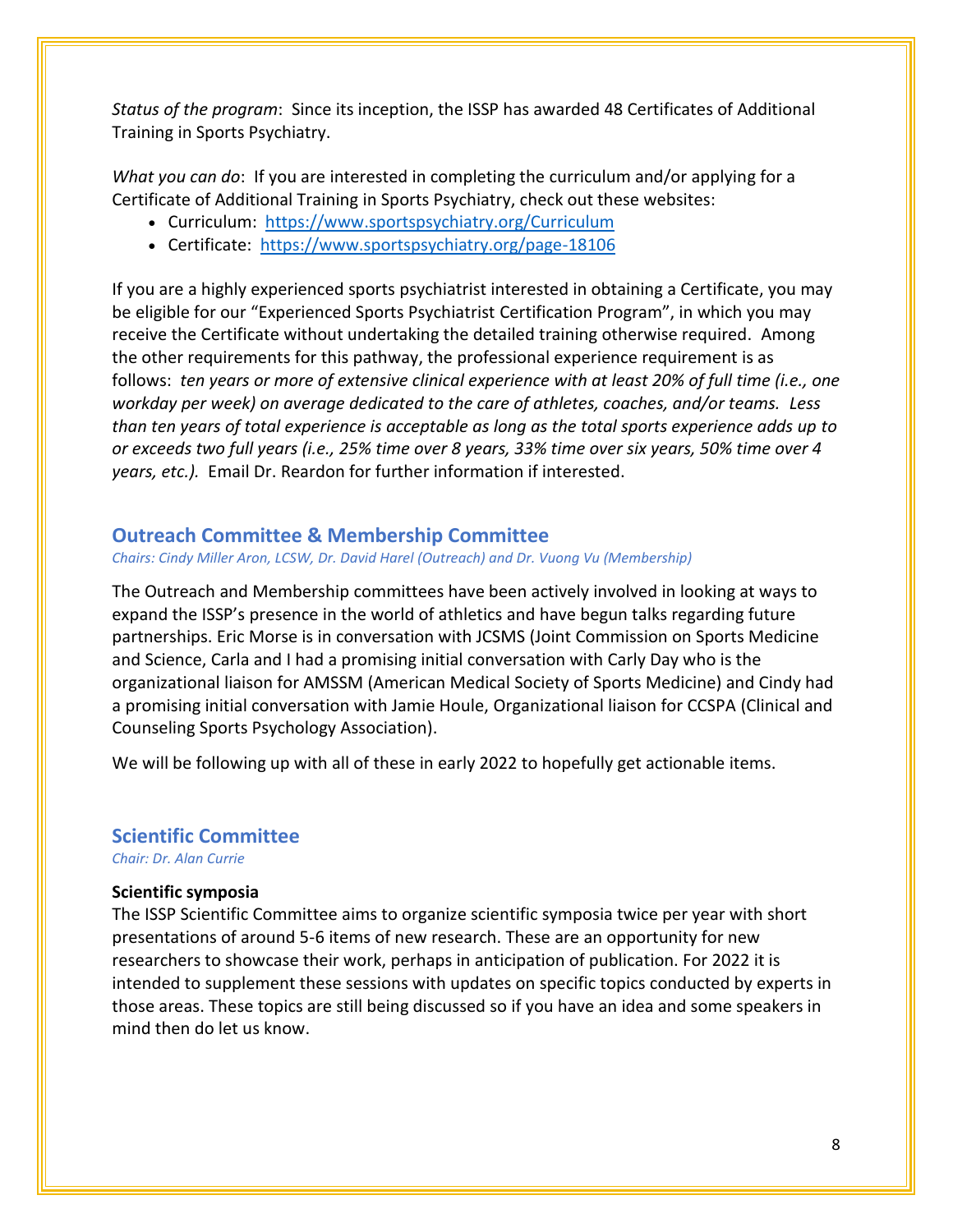#### **Recommended reading**

For 2022 it is proposed to begin assembling reading lists on specific topics (e.g., depression, ADHD, eating disorders, sleep). These would be of past and current, articles, books, editorials, recorded webinars and conferences, and other scientific and educational offerings. The lists would be held by the committee, available to members and updated every 12-18 months. If you have an idea for a topic and are willing to help develop and maintain these resources, then please get in touch.

### **Athlete mental health: future directions**

Finally, if you are interested in sport psychiatry research then you might like to read this recent article which summarizes the key areas where knowledge is lacking, and the search evidence is relatively weak. It might help you to focus your ideas and develop your projects. Currie, A., Blauwet, C., Bindra, A., Budgett, R., Campriani, N., Hainline, B., … Reardon, C. L. (2021). Athlete mental health: future directions. British Journal of Sports Medicine, 55, 1243–1244. https://doi.org/10.1136/bjsports-2021-104443